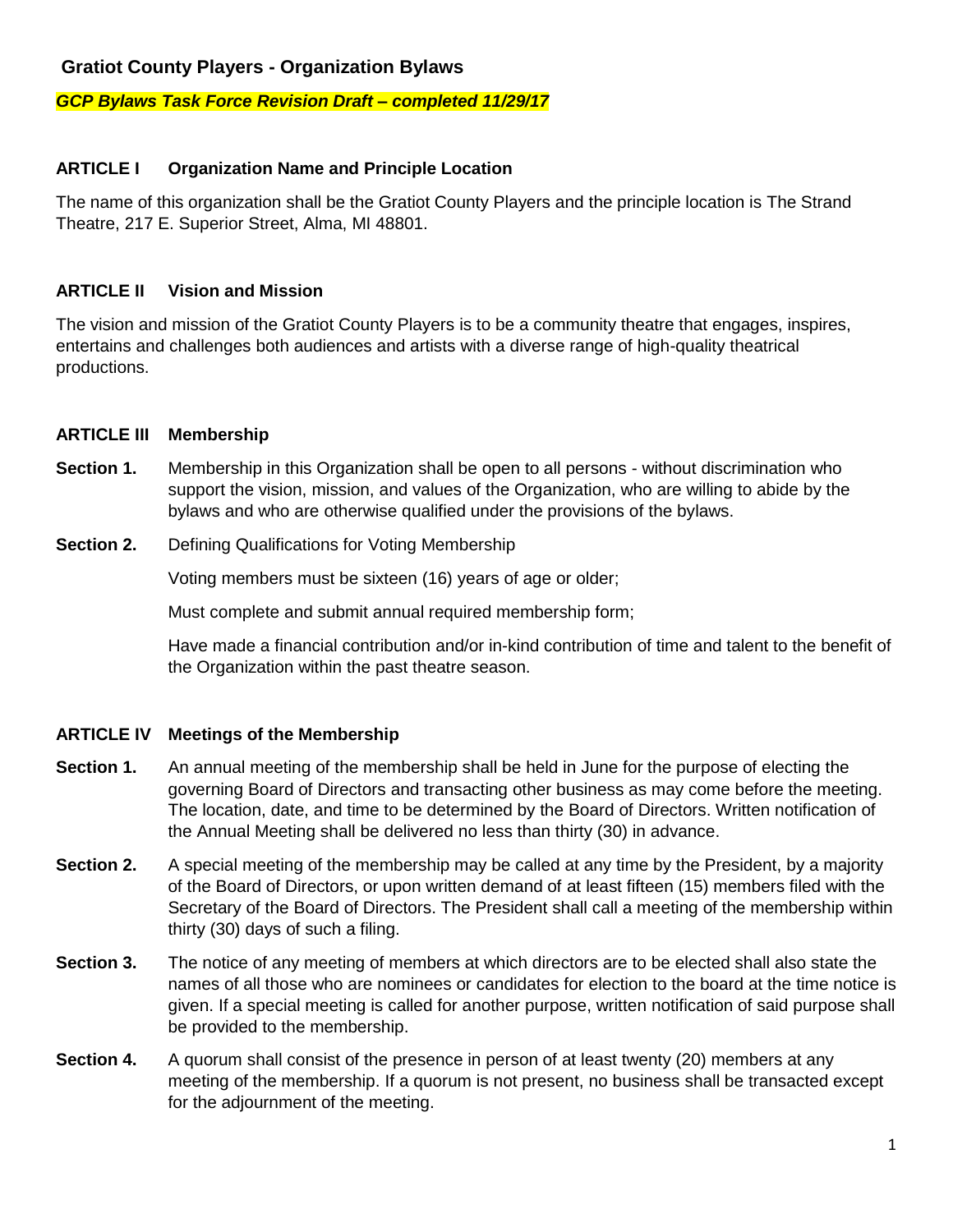**Section 5.** Election Process for Meetings of the Membership:

- a) Each voting member is entitled to one (1) vote on each matter submitted to a vote by the membership.
- b) No mandate shall be imposed regarding the minimum number of votes a member may cast in the election of Board Members. The ballot will state the maximum number of votes allowed.
- c) Voting at duly held meetings shall be by voice vote. Election of Board of Directors, however, shall be by written ballot. The candidates receiving the greatest number of votes will be elected to the open vacancies.
- d) Nominations for candidates for the Board of Directors must be submitted to the Board Secretary no less than forty-five days prior to the Annual Meeting. There will be no nominations accepted from the floor at the Annual Meeting.
- e) Upon the close of nominations, the Board of Directors will create an absentee ballot that includes the slate of nominees and/or other business to be transacted. The Board will provide access to the absentee ballots.
- f) Absentee ballots must be received by the Board Secretary by the date of the Annual Meeting.
- g) An officer of the Board of Directors will preside over meetings of the membership; a secretary will take notes.
- h) Meetings will be governed by Roberts Rules of Order.

## **ARTICLE V Organization and Management**

**Section 1.** The property, business, and artistic endeavors of this Organization shall be managed by the duly elected governing Board of Directors consisting of not less than seven (7) and no more than twelve (12) governing Directors.

**Section 2.** Qualifications of Board Members

- a) Board Members shall be of the age of majority in this state
- b) Possess a willingness to promote the arts and community theatre
- c) Are willing to commit time and energy to further the mission of the Organization

**Section 3.** Board Composition and Responsibilities

The Board of Directors shall include four (4) officers – President, Vice-President, Secretary, Treasurer, and three (3) – eight (8) additional board members. The Board of Directors shall meet at least once per month to conduct the business of the Organization. The Board of Directors are responsible to abide by the bylaws and to uphold the vision and mission of the Organization. The duties of the members of the Board of Directors are as follows:

- a) President presides at all meetings of the Board of Directors and at all meetings of the members; other duties include making appointments to committees, establishing times for special meetings, executes business matters on behalf of the organization.
- b) Vice President presides in absence of the President at meetings, replaces the President when that office is vacated before the end of a term, and performs special duties as assigned by the President.
- c) Secretary maintains minutes of meetings and records of committee assignments, collects and distributes incoming correspondence, distributes Board meeting and membership meeting notifications, maintains a copy of the current bylaws, and performs any other special duties as assigned by the Board of Directors.
- d) Treasurer keeps accounts, pays bills, and has power to sign checks subject to limits and signatory rules approved by the Board. The Treasurer also prepares and presents monthly and annual reports of